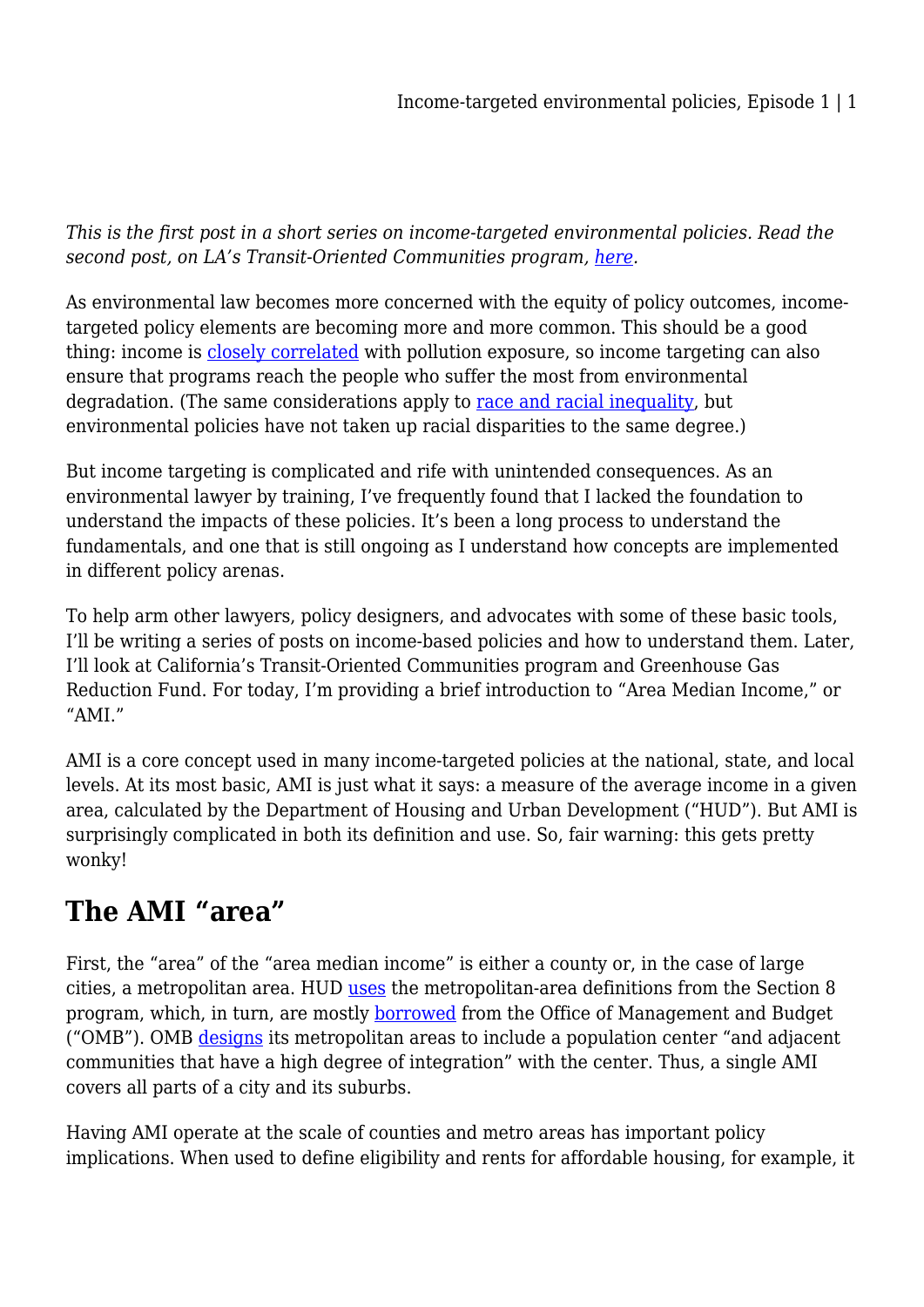means that high- and low-income neighborhoods share the same AMI, leading to "affordable" rents that are not affordable for anyone living nearby. On the other hand, the county and metro level may be too small for statewide programs targeting historically disinvested areas, because it doesn't account for disparities between cities and counties.

## **Family-size adjustments**

The median family income for each county or metro area (from the most recent American Community Survey, adjusted for inflation) then [becomes](https://www.huduser.gov/portal/datasets/il/il21/Medians-Methodology-FY21.pdf) that area's AMI. But HUD also publishes adjusted AMIs for different household sizes, which are heavily used in policies that deal with housing affordability, such as the Transit-Oriented Communities program. For those purposes, HUD uses the unadjusted median income as the AMI for a four-person household, then applies a size adjustment: for smaller households, the AMI is decreased by 10 percentage points per member, and for larger households, the AMI is increased by 8 percentage points per member. So, for example, the AMI for 2-person households is 20% less than the AMI for a four-person household, while the AMI for 6-person households is 16% higher.

This means that the adjusted AMI has very little to do with the actual income for families of the corresponding size. [At the national level,](https://data.census.gov/cedsci/table?tid=ACSDT1Y2019.B19119) the median family income is closer to the income of three-person families than that of four-person families. And while income does correlate with family size in 2-, 3-, and 4-person families, income actually *decreases* with size for 5- and 6-person families.

## **Income levels**

In addition to adjusting for family size, HUD also publishes thresholds for different "income levels": "low income," "very low income," and "extremely low income." These initially correspond to 80%, 50%, and 30% of the area's AMI, respectively, and are frequently referred to by those percentages. For example, the City of Los Angeles' [affordable housing](https://lahousing.lacity.org/AAHR/ComCon/Tab/RenderTab?tabName=Search%20for%20Accessible%20Housing) [search tool](https://lahousing.lacity.org/AAHR/ComCon/Tab/RenderTab?tabName=Search%20for%20Accessible%20Housing) lists the affordability level of each apartment in terms of percentages of AMI (they also [interpolate](https://lahousing.lacity.org/AAHR/Documents/AMI%20Income%20and%20Rent%20Limits.pdf) from HUD's rents so that there are a number of affordability levels between 80%, 50%, and 30%).

But HUD [makes adjustments](https://www.huduser.gov/portal/datasets/il/il21/IncomeLimitsMethodology-FY21.pdf#page=2) to its income levels in many cases—meaning that "50% AMI" doesn't always mean 50% of the median income in an area.

The most common adjustment is that AMIs must be at least equal to the median income of